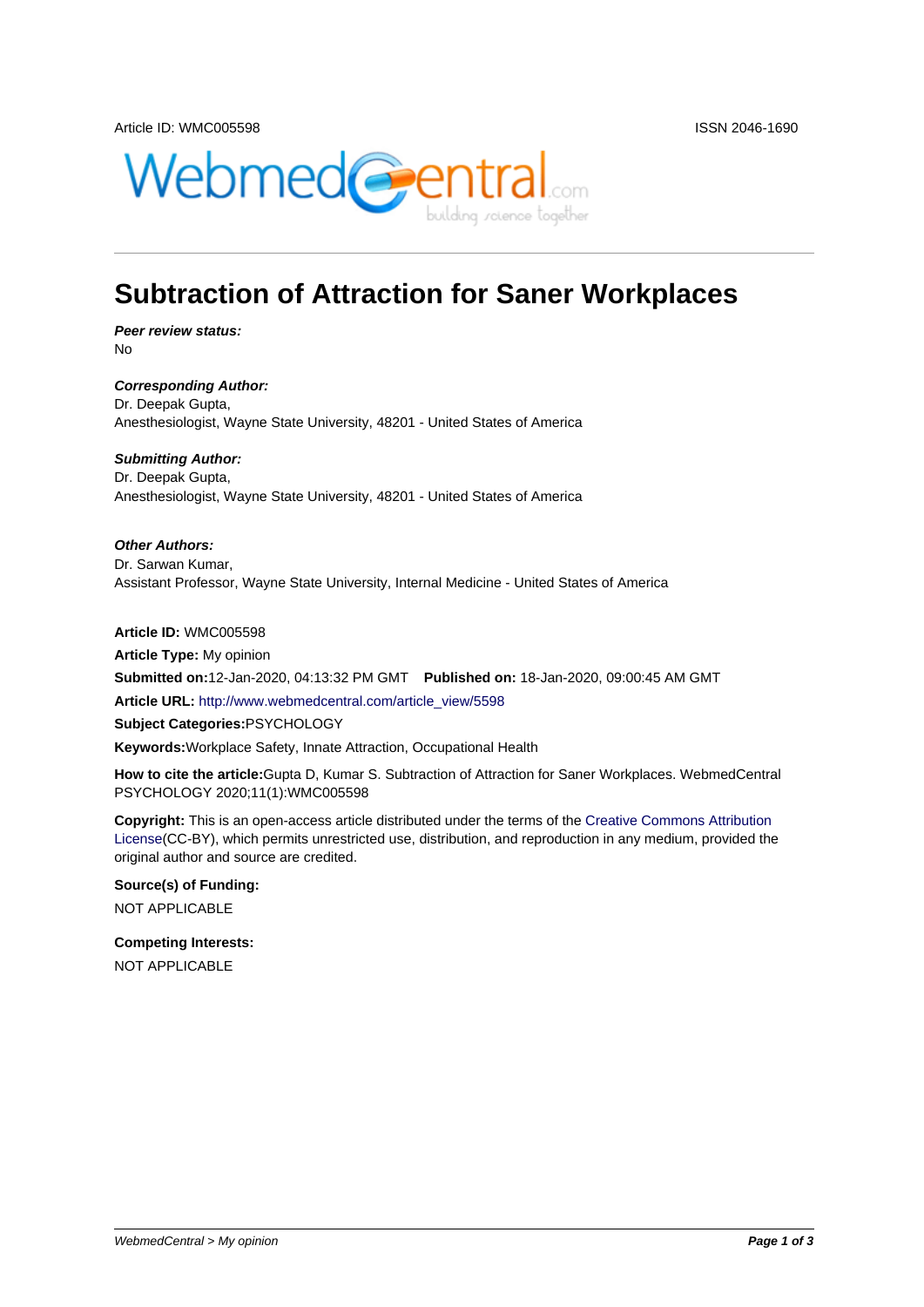# **Subtraction of Attraction for Saner Workplaces**

**Author(s):** Gupta D, Kumar S

# Abstract

Occupational health practitioners may acknowledge attraction as natural and innate instinct but must regulate it when difficulty in separating personal and professional lives is endangering sanity and survival of modern workplaces.

### My Opinion

The existential question is why attraction exists. Evolutionarily, it can be called a precursor to procreation that essentially helps individual organisms survive through generations (Ryan, 2018). Moreover, attraction supplements with non-procreation benefits facilitating sharing of attained power for individual organisms' survival (De Waal, 2006). Therefore, we can agree that attraction is a natural and innate instinct in individual organisms. Â Â Â Â Â

Thence the question is why workplaces have boundaries because in modern workplaces, the open debates about rampant attraction and its consequences are often missing despite its known obvious association with expanding work hours cutting into personal time (Byrne, & Neuman, 1992; Elsesser, 2019; Gautier, 2015). It becomes obvious when one considers that evolutionarily survival has not precluded but rather perpetuated the creation of boundaries within the species, families and societies. Henceforth, modern living revolving mostly around modern workplaces as "unofficial-families― is required to define workplace boundaries for its survival (Gupta, 2019). Ironically, the core goal of living is survival of most resilient selfish genes replicating within, even when it may paradoxically seem that survival instincts are favoring larger organisms like species, families and societies (and now workplaces) over smaller organisms like individual beings (Dawkins, 1976).

Finally, while modern workplaces value purity and predictability in professionalism and productivity, the scorching question remains that how to subtract attraction to keep workplaces healthier by overcoming the universal law of blurring and blinding attraction (Eyler, & Baridon, 1992; Six Sigma Online, 2013). Repressed or confessed feelings may go wrong. Conversation with supervisors/peers may fail. Assistance by family/friends may not help.

Counselors/physicians may seem distant.

Fundamentally, the ideal scenario will be modern workplaces allowing their workers sufficient home-time devoid of all workplace-responsibilities so that their natural and innate instinctual needs can be physically-psychologically-socioeconomically-spirituall y met far away from their workplaces. However, workhours' restrictions like six-hours-workday or four-workdays-week may not succeed due to limited resources (Glaveski, 2018; Graham-McLay, 2018). Alternatively, work-from-home may be impossible at most workplaces; and wherever possible, it may paradoxically keep workers more connected to workplaces as compared to homes. Even non-rescue/non-emergency workers' jobs are evolving unrealistic time-sensitive work-profiles secondary to breathless connectivity via emails/texts/calls. Although workplaces can officially ban work-related emails/texts/calls during after-hours, workplaces may seem helpless if workers choose to remain more connected to their coworkers than to their families and friends (Anderson, 2017). Essentially, although investment in social relationships may keep workers happy and contain their burnout, workplace safety warrants cost-efficient strategies to separate dysfunctionally attracted coworkers (Achor, 2010).

Summarily, it is important to understand  $\hat{a} \in \text{cewhat}$  if everybody did that― in modern workplaces so that modern beings can understand why attraction must be subtracted for the sanity of modern workplaces (Javernick, 1990; Stover, 1960). Herein lays the role of occupational health practitioners who may acknowledge attraction as natural and innate instinct but must regulate it when difficulty in separating personal and professional lives is endangering sanity and survival of modern workplaces.

# Reference(s)

Achor, S. (2010). The happiness advantage: The seven principles of positive psychology that fuel success and performance at work. New York, NY: Random House, Inc.

Â

Anderson, J. (2017, January 3). How to enjoy France's right-to-disconnect law without living in France. Retrieved from https://qz.com/876892/france-passed-a-law-banning-w